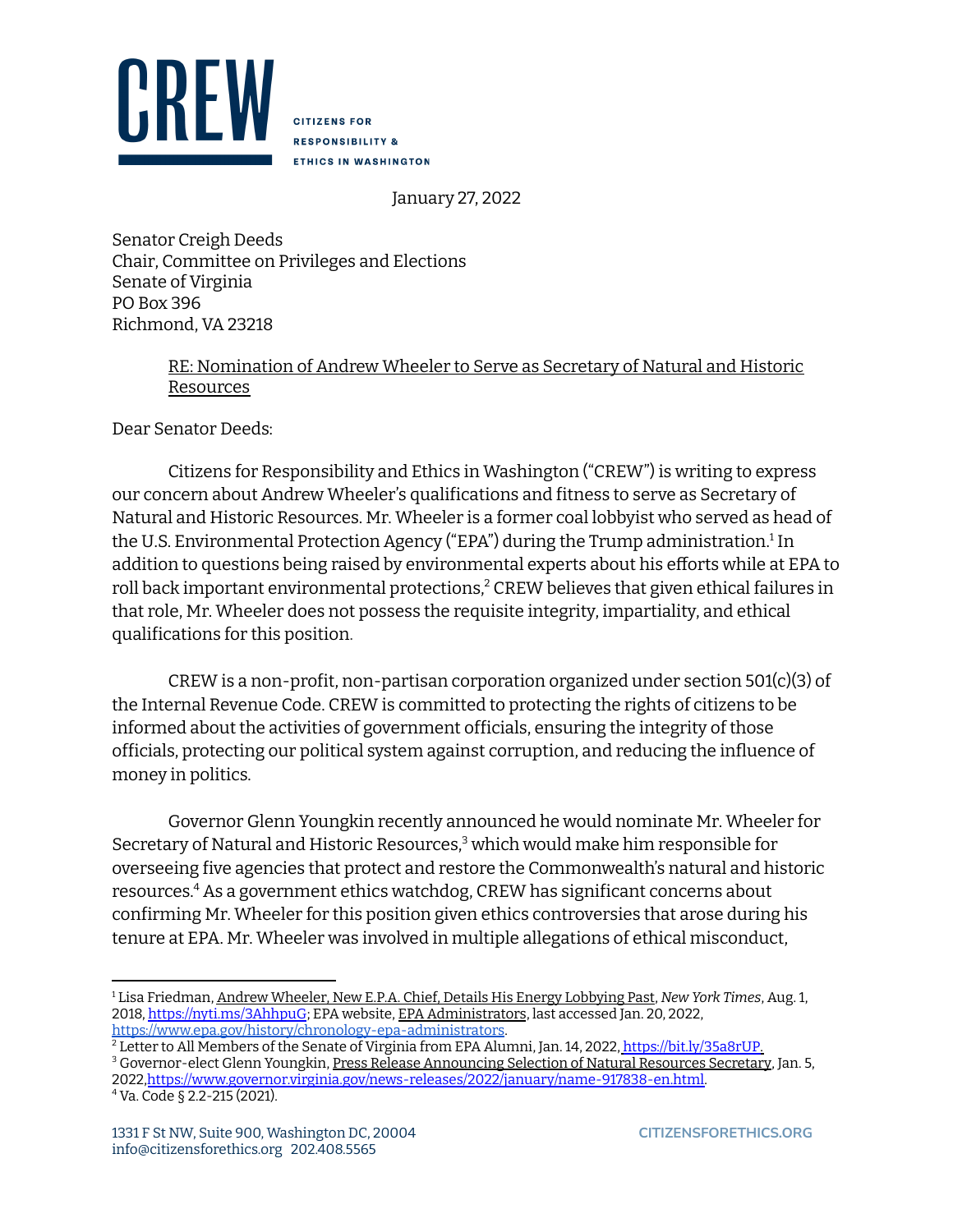January 27, 2022 Page 2

including his failure to recuse from EPA matters on which he lobbied; his role in undermining the integrity of the EPA Office of Inspector General; and questionable overseas travel he took in the final days of the administration, which resulted in unnecessary travel costs being incurred at the expense of the American taxpayer.

During his tenure as EPA Administrator, Mr. Wheeler failed to recuse from policy matters on which he previously lobbied on behalf of a former client, including coal producer Murray Energy, and attended meetings that benefited other former lobbying clients.<sup>5</sup> For example, in July 2018, Mr. Wheeler signed off on an EPA rule to relax standards for storing coal ash even though he participated in a March 2017 meeting at the Department of Energy, where Murray Energy's CEO presented an action plan to the then-Energy Secretary for rolling back regulations, which contained a specific recommendation calling for EPA's coal ash regulations to be suspended and rewritten.<sup>6</sup> Prior to joining the EPA, Mr. Wheeler served as a registered lobbyist for Faegre Baker Daniels Consulting, where he represented clients before Congress, the EPA and the Departments of Energy and Transportation.<sup>7</sup> During the two-year period prior to Mr. Wheeler joining the Trump administration, Faegre filed lobbying disclosure reports that covered Mr. Wheeler's lobbying activities for Murray Energy on "general energy and environmental issues."<sup>8</sup> Under these circumstances, Mr. Wheeler's subsequent efforts at EPA to relax coal ash standards, as well as other actions he took to benefit his former lobbying clients, gave rise to the appearance of a lack of impartiality. They further raised serious questions about his compliance with President Donald J. Trump's ethics pledge, which all Trump administration political appointees were required to sign and included a specific provision applicable to former registered lobbyists like Mr. Wheeler that barred him for two years from participating in any particular matter on which he lobbied in the two-year period before his appointment. 9

As EPA Administrator, Mr. Wheeler also undermined the efficacy, integrity and independence of the EPA Office of the Inspector General ("OIG") by failing to hold his chief of staff accountable when the staffer obstructed an OIG audit and investigation. $^{\scriptsize 10}$  Because the EPA chief of staff failed to comply with his legal obligations to provide the OIG with "timely

<sup>5</sup> *See* CREW's Letter to Charles J. Sheehan, EPA Acting Inspector General, Jan. 15, 2019 ("CREW's Jan. 15, 2019 Letter"), https://bit.ly/33vpctd; CREW's Letter to Charles J. Sheehan, EPA Acting Inspector General, Apr. 16, 2019 ("CREW's Apr. 16, 2019 Letter"), https://bit.ly/3fHRAdT.

 $6$  CREW's Jan. 15, 2019 Letter, 4-6.

<sup>7</sup> Faegre Baker Daniels website, Andrew R. Wheeler Principal - Faegre Baker Daniels Consulting, archived and available at https://bit.ly/2GlPVvZ.

<sup>8</sup> FaegreBD Consulting, First Quarter 2016-Third Quarter 2017 Lobbying Disclosure Reports on behalf of Murray Energy.

<sup>9</sup> CREW's Jan. 15, 2019 Letter; CREW's Apr. 16, 2019 Letter; Executive Order No. 13770, Ethics Commitments by Executive Branch Appointees, Jan. 28, 2017; 5 C.F.R. § 2635.101(b)(14); 5 C.F.R. § 2635.502(a)(2), (d).

<sup>10</sup> Letter from EPA Acting Inspector General Charles J. Sheehan to EPA Administrator Andrew R. Wheeler, Oct. 29, 2019 ("EPA IG Letter"), https://bit.ly/3Ai2gcz.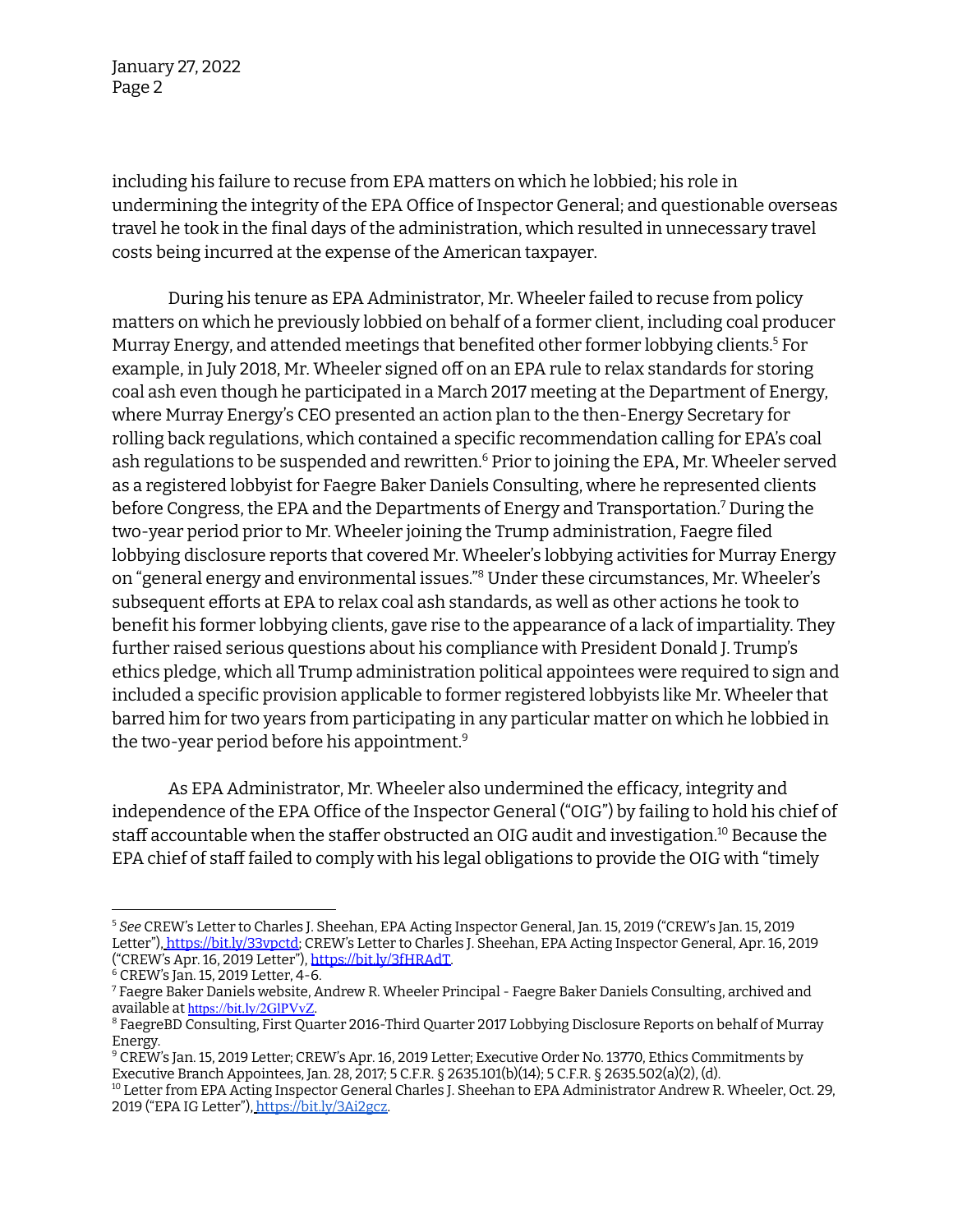January 27, 2022 Page 3

access to all records ... or other materials,"<sup>11</sup> and personal interviews, the acting EPA Inspector General ("IG") took the rare step of sending to Mr. Wheeler a "Seven-Day Letter" to formally report on his chief of staff's "refusal to fully cooperate and provide information to the IG." $^{12}$  In his letter, the IG characterized the EPA chief of staff's lack of cooperation as a "particularly serious or flagrant problem," which triggered a special congressional oversight reporting obligation that required Mr. Wheeler, as head of the agency, to transmit the IG's letter to EPA's oversight committees within seven days. 13

Mr. Wheeler's handling of these events represents a failure in ethical leadership. The Seven-Day Letter was the culmination of several weeks of unsuccessful efforts to obtain a follow-up interview with, and agency information from, Mr. Wheeler's chief of staff.<sup>14</sup> Rather than promptly directing his chief of staff to fully cooperate, Mr. Wheeler and his staff allowed the matter to unnecessarily escalate over several weeks, leaving the IG with no viable option other than to notify Congress. A Seven-Day Letter like the one issued by the EPA OIG in this case is only used by the IG community in "compelling circumstances" to report "serious or flagrant problems" that require "immediate Congressional attention."<sup>15</sup> While the Seven-Day Letter appears to have finally motivated Mr. Wheeler to arrange for his staffer to submit to an interview, this gesture ultimately proved to be meaningless.<sup>16</sup> The IG Report shows that Mr. Wheeler effectively blocked the inquiry by continuing to allow his staffer to refuse to answer relevant OIG questions. Mr. Wheeler and the staffer relied on a dubious legal opinion issued by the EPA General Counsel to provide cover for their recalcitrance.  $^{\textrm{\tiny{17}}}$  The OIG viewed that opinion as giving rise to "recklessness," and believed it "could convert the IG Act into a no man's land" if allowed to stand.<sup>18</sup> Under these circumstances, Mr. Wheeler's handling of the matter not only undermined the efficacy of the OIG but reveals an underlying contempt for that office's integrity and independence.

In the final days of the Trump administration, while other Cabinet officials were resigning in protest following President Trump's role in the January 6th storming of the Capitol, Mr. Wheeler was planning a trip to Costa Rica to address a "roundtable" of

<sup>11</sup> Inspector General Act of 1978, 5 U.S.C. App. 3, § 6 (a)(l)(A).

<sup>&</sup>lt;sup>12</sup> EPA IG Letter.

<sup>13</sup> *Id*.; Inspector General Act of 1978, § 5(d).

<sup>&</sup>lt;sup>14</sup> EPA IG Letter.

 $^{\rm 15}$  *Id.*; Council of the Inspectors General on Integrity and Efficiency, <u>The Inspectors General,</u> July 14, 2014, https://www.ignet.gov/sites/default/files/files/IG\_Authorities\_Paper\_-\_Final\_6-11-14.pdf.

<sup>&</sup>lt;sup>16</sup> Memorandum from EPA Acting Inspector General Charles J. Sheehan to EPA Associate Deputy Administrator Douglas Benevento, Chief of Staff Refuses to Provide Agency Information for OIG Evaluation, Report No. 20-E-0053, Dec. 10, 2019 ("EPA IG Report"),

<sup>17</sup> *Id.* https://www.epa.gov/sites/default/files/2019-12/documents/\_epaoig\_20191210-20-e-0053.pdf; Letter from EPA Administrator Andrew R. Wheeler to Hon. Carolyn Maloney, Chair of House Committee on Oversight and Reform, Nov. 5, 2019, which is enclosed as Attachment 4 to the EPA IG Report.

<sup>&</sup>lt;sup>18</sup> EPA IG Report, at 4.